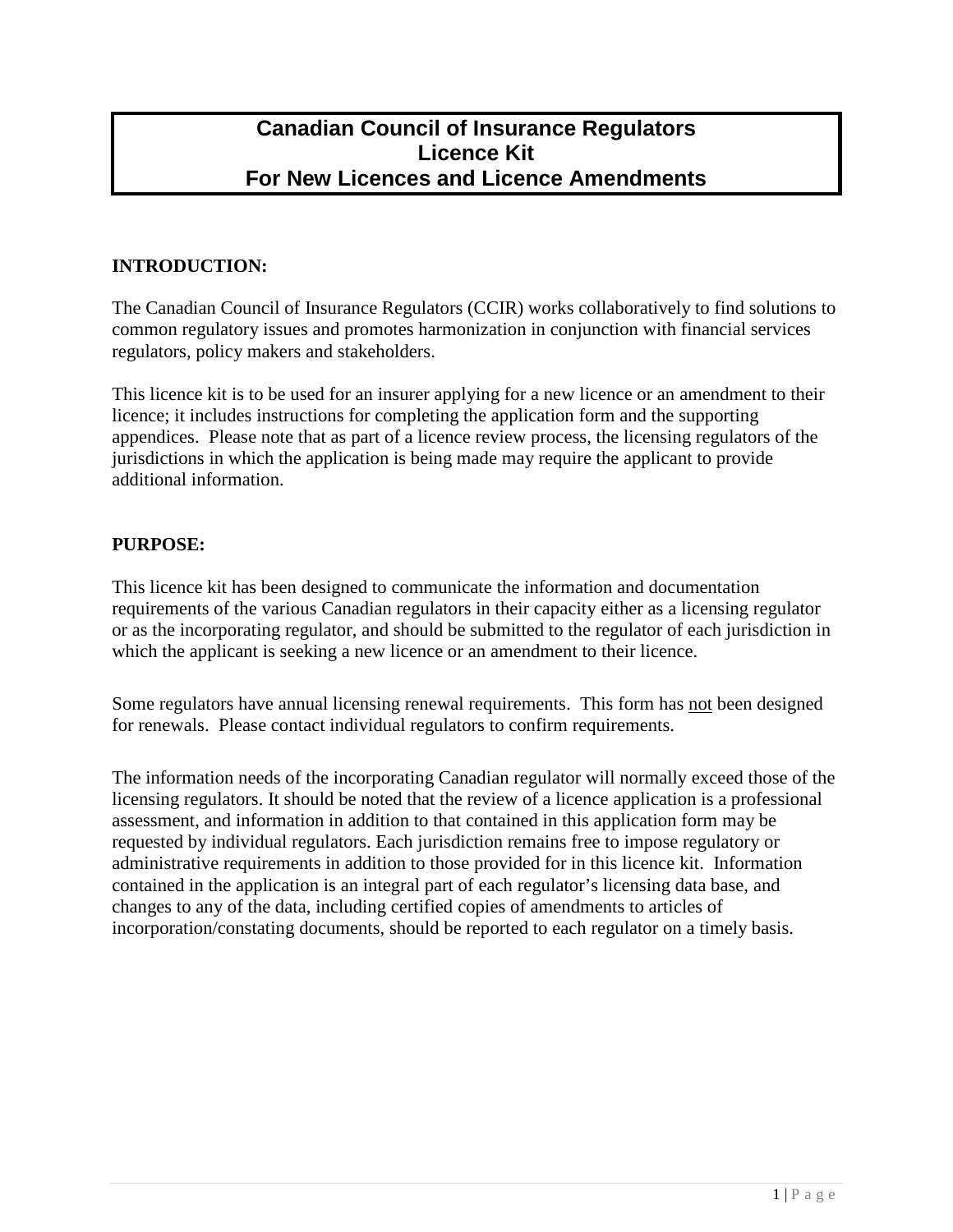# **Canadian Council of Insurance Regulators Application Form Instructions**

For new licences, the guidance provided on how to complete the application form is an integral part of the licence kit. Please read carefully before completing and submitting the application and supporting materials.

### **Please do not include these instructions when submitting the completed licence application and supporting materials.**

For an insurer applying for an amendment to an existing licence, please complete the applicable sections and only submit those.

## **PART A - The Applicant**

This section is for applicants to disclose general information about the company. The items here correspond to the fields in the application form:

- 1. **Legal Name:** Please provide the complete legal name of the company as evidenced in the articles of incorporation.
- 2. **Head office**: Disclose the full mailing address, including postal code/zip code (or equivalent) of the head office.
- 3. **Chief business office in Canada:** If the head office is outside of Canada, the applicant must provide the full mailing address of the chief business office (principal place of business) in Canada.

If applying in Ontario or Québec and the head office is outside of that jurisdiction, the applicant must provide the full mailing address for the local office in that jurisdiction.

## $4 - 7.$

**Contacts:** Please provide the name, title and email address of the corporate, licensing, compliance and finance contacts of the company.

- 8. **Incorporation:** Disclose the jurisdiction and date of incorporation, and company type (e.g.: stock, fraternal, mutual, reciprocal etc.)
- 9. **Licence limitations**: Please select yes or no to indicate if applying for a licence to undertake the business of reinsurance or to operate in a discontinuing status.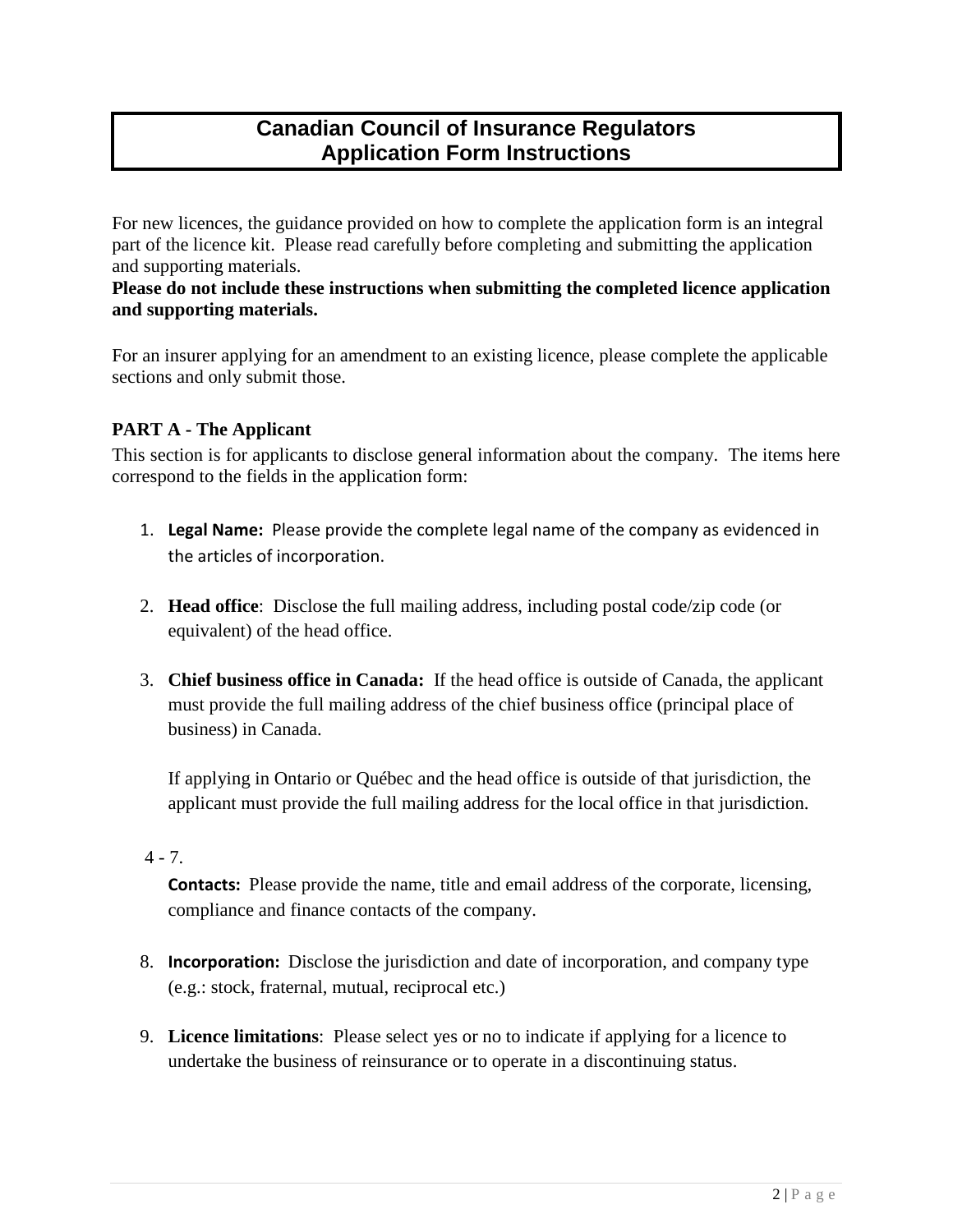## **PART B – Licence Status**

This section is for an applicant to disclose information regarding their experience in the insurance industry. This information is used to determine if the applicant is suitable for licensing and will follow the law and regulations in its home jurisdiction. Refer to Part B of the application form for details regarding the type of information that is required.

## **PART C – Classes of Insurance**

The classes of insurance established under the laws of each jurisdiction are not completely harmonized with the classes authorized by the Office of the Superintendent of Financial Institutions ("OSFI"). For a listing of the authorized classes for each jurisdiction, refer to Appendix V of the application form.

## **PART D – Documentation Required**

An application is not considered complete until all required documents have been submitted. Applicants are strongly encouraged to submit the application only after all documentation has been completed in full. Any document not submitted with the initial application **must** be accompanied by a separate sworn statutory declaration.

A list of the required documents is provided in the application form. This list includes a business plan, which is described in detail below. At a minimum, a business plan must include the following:

## **I Financial Statements**

If the applicant has existing operations, audited annual financial statements are required, and where applicable, regulatory statements filed in their home jurisdiction for the past five years should be provided\*. For newly incorporated applicants, an audited opening balance sheet / statement of financial position is to be provided.

Audited financial statements are required to assess whether the owners have the financial capacity to provide continued financial support to the (proposed) company.

Some jurisdictions may require:

- 1. Audited financial statements of direct and beneficial parent companies;
- 2. Detailed background information showing the personal financial resources of individuals who are or will be shareholders; or
- 3. Interim financial statements of the company for the quarter preceding the application.

\*Note: In Ontario, Québec and Saskatchewan three years of financial statements are required.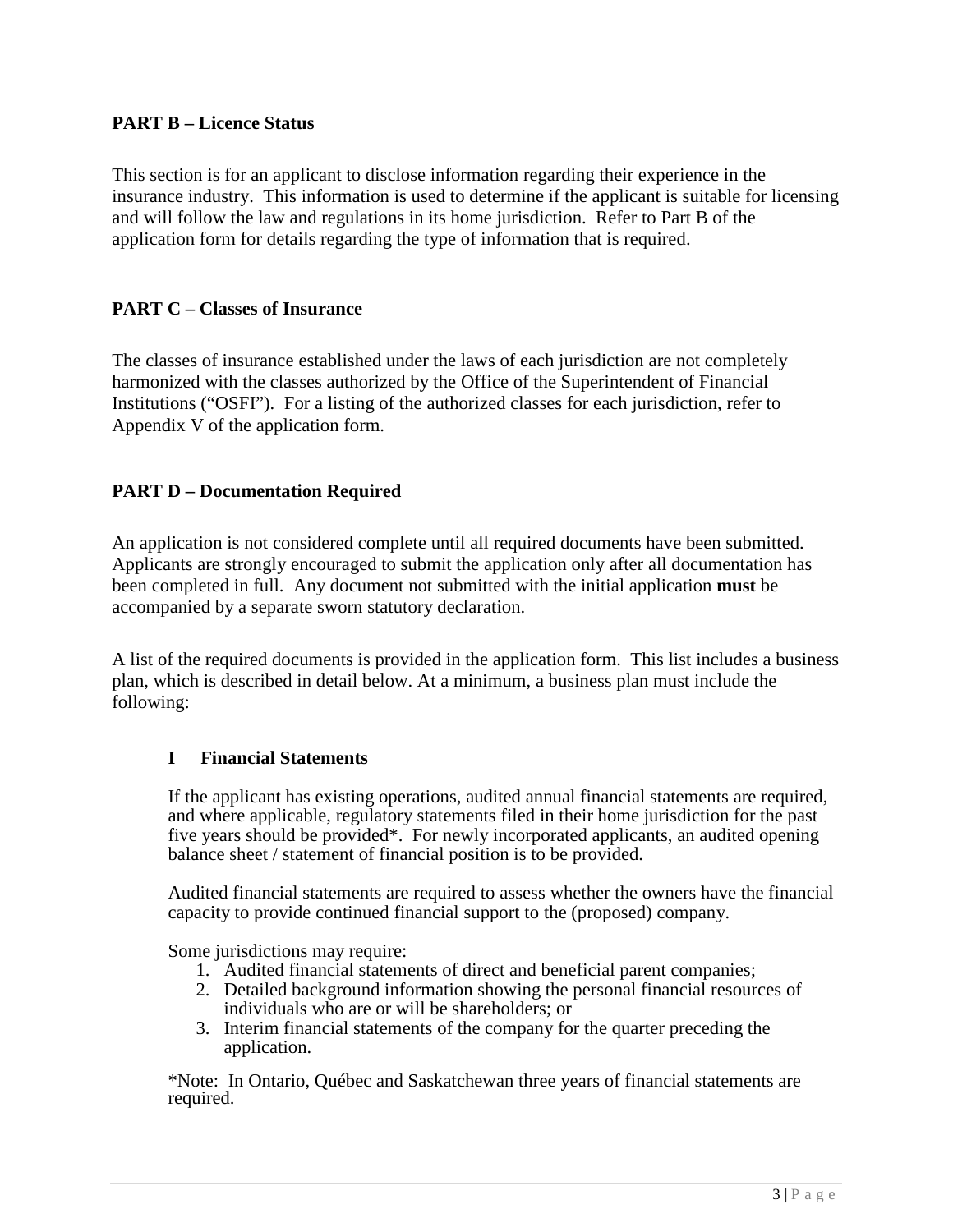## **II Future Oriented Financial Information (FOFI)**

If the applicant is an existing insurer, a three-year financial forecast must be provided\*\*. If the applicant is a new insurer, a three-year financial projection must be provided\*\*. In either case, the FOFI must include an income statement, a balance sheet / statement of financial position and a statement of retained earnings. The information must be presented in accordance with Section 4250 of the CPA Canada Handbook – Accounting.

The FOFI must include compliance with minimum asset and/or continuing capital requirements for each year; this should be clearly demonstrated and all assumptions used should be described and supported. The forecasted/projected operating results should disclose underwriting information by class of business and by licensing jurisdiction.

When considered necessary by the regulator, an actuarial opinion on the reasonability of the FOFI must be provided. Please also include the name, address and telephone number of the actuary and/or other persons involved in preparing the forecast/projection.

\*\*Note: In Alberta and Québec, five years of future oriented financial information is required.

#### **III Narrative**

The narrative should clearly present the company's business case for licensing in each of the jurisdictions in which it has applied. As a minimum it should include the following:

#### **Financial**

- 1. A review of the company's capitalization and (proposed) share structure (number of shares authorized, issued and paid up).
- 2. Comments on the FOFI, the company's financial position and the ownership group's financial resources.
- 3. Description and discussion of any key assumptions and hypotheses used to prepare the FOFI.

## **Organization Structure**

- 1. A description of the direct and beneficial ownership of the (proposed) company, including a detailed organization chart.
- 2. Identification of any financial institutions within the group.

#### **Foreign Institutions**

If the applicant is a subsidiary of a foreign institution engaged in the insurance business, they must indicate that the company is capable of making a contribution to the financial system in Canada. The applicant must clearly identify if the jurisdiction, in which the foreign institution principally carries on business, allows for the free flow of capital into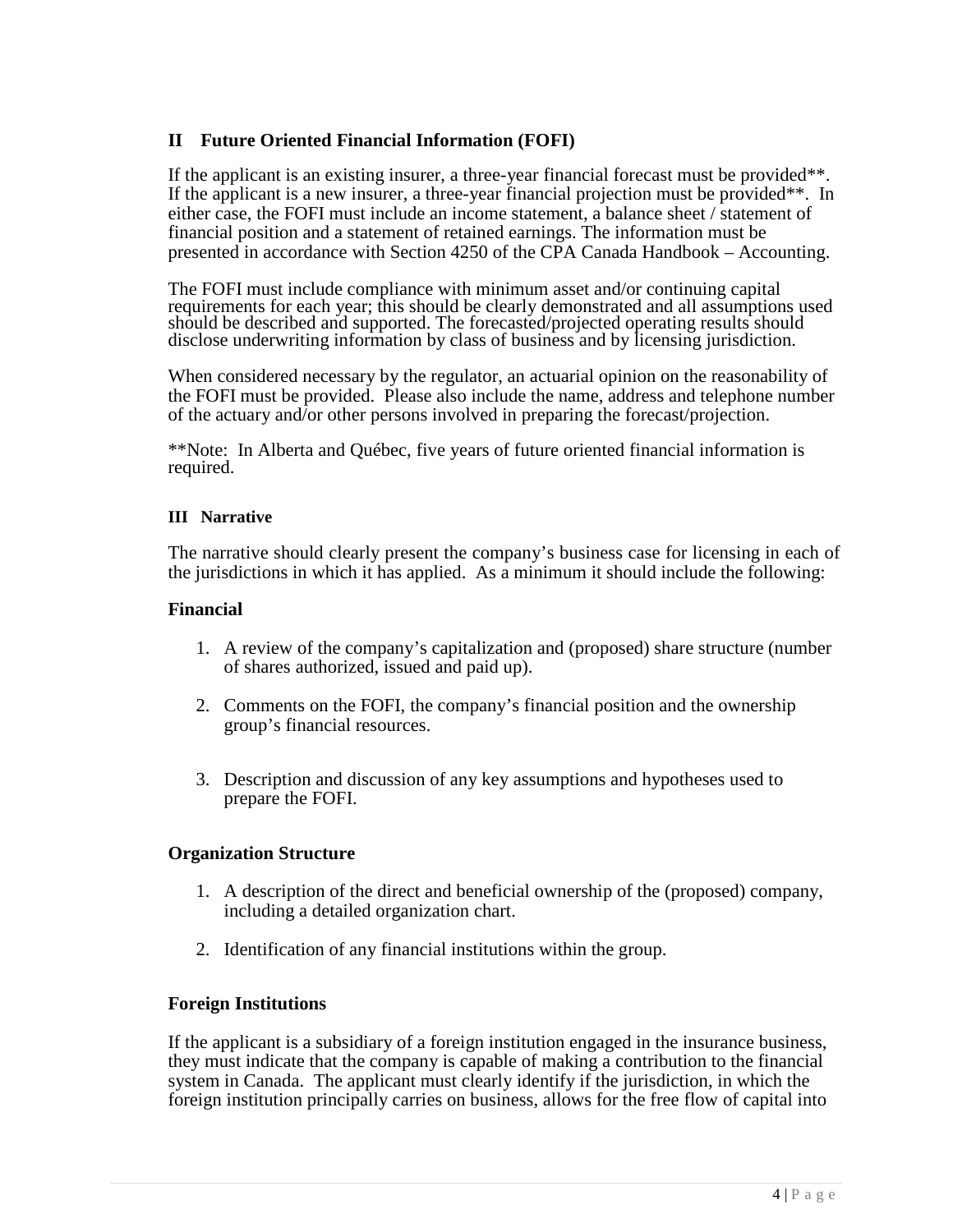Canada (compliance with section 24 of the Insurance Companies Act (Canada)).

### **Corporate Governance**

- 1. Listing of the board of directors, their roles, and responsibilities.
- 2. Listing of the board committees, their members, their roles and responsibilities, this should include at a minimum a conduct review and an audit committee.
- 3. Description of the risk governance practices, outlining how risks are identified and managed.
- 4. Details of the market conduct review procedures.
- 5. Identification of the applicant's privacy policy and description of how the applicant will maintain security over clients' information.

#### **Management, Personnel and Training**

- 1. Identification of the (proposed) management structure and senior officers.
- 2. Detailed organization chart.
- 3. Brief description of the recruiting and training policies.

#### **Products**

Provide a thorough description of each line of business and the products to be marketed. This should include an analysis on how the classes of insurance being applied for fall within the lines of business.

## **Marketing, Distribution, Claims Handling, Policyholder Service**

The methods of marketing, distribution, claims handling, and policyholder service must be described in detail (notation should be made of any jurisdictional exceptions to the company's general practices in these regards). At a minimum the applicant should describe:

- 1. Distribution method(s); if direct marketing, the recruiting and training of employees and, if marketing indirectly through brokerages, how the applicant will be ensured that the brokerage has the knowledge and appropriate training to market the products. Also please provide details of the remuneration system(s).
- 2. How the applicant plans to market its products. This should include an analysis of the target markets that may be pursued.
- 3. Claims handling process, including dispute resolution policy and procedures.